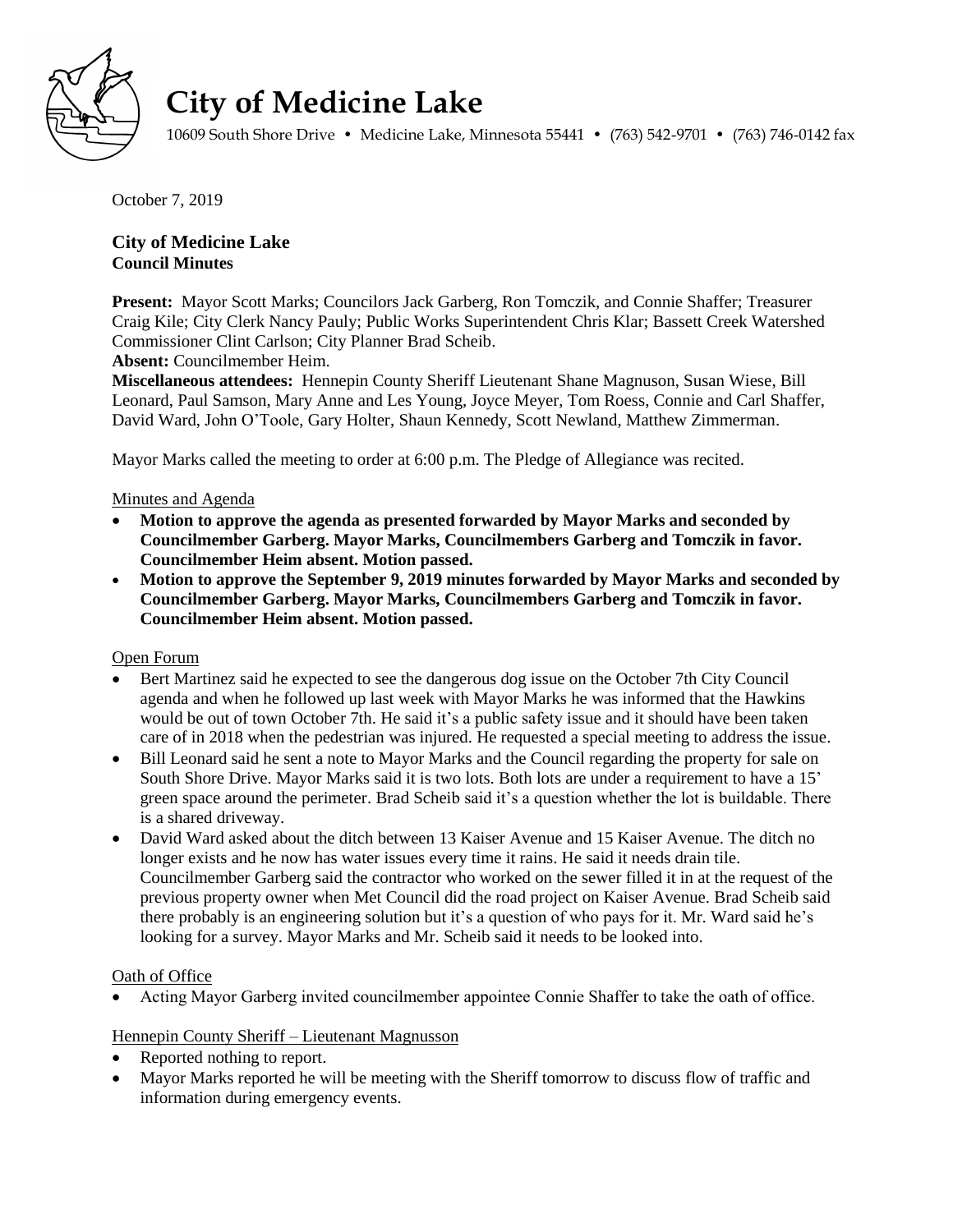Fire Department Report – Rich Halvorsen (reported by Councilmember Garberg)

- Reported three calls for the month.
- Reported they be taking the boat out of the water on October  $15<sup>th</sup>$ .

Public Works Superintendent Report – Chris Klar

- Reported the parks will close in 2 weeks.
- Reported trees will be planted on October  $19<sup>th</sup>$ .
- Reported a pavement analysis was performed on all the streets. Findings were as expected. On the scale 100 represents a perfect road and zero is terrible. Peninsula Road averages 61 with big stretches at 50. Mr. Klar will get three bids to find out what it costs to redo the roads.

Bassett Creek Watershed Management Commission Report – Clint Carlson

- Jevne Park Contract
	- o Mr. Scheib said BCWMC had a public hearing last month for all of the capital improvement projects proposed for the next calendar year. The Jevne Park project was included and it was approved conditioned upon entering into a contract with the City of Medicine Lake. The next step is to negotiate the contract, which is currently in draft. He's looking for direction. BCWMC wants the contract back next week.
	- o Mayor Marks said he is not in favor of signing the contract because there is not a clear out for the City. The contract can only be terminated on unforeseen circumstances or unmanageable costs.
	- o Ted Hoshal said he sent a five page letter to Council with his comments. He's against the project given the little value it provides to the watershed for the \$300K - \$500K cost. He believes the projects created by the watershed have already met the limits for TMDL for Medicine Lake. As part of the project, we risk reducing part of the park aesthetic. We lose the canopy of trees as the project calls for the removal of at least 8 mature trees. There is risk to the road cracking and settling. The road in that area has 7 feet of different road pieces.
	- o Susan Wiese said all the projects going forward are low hanging fruit and we can't do much better. BCWMC has faith in the outcomes of this project as the feasibility has demonstrated. She suggested Council move forward and see if we can iron out the contracts.
	- o Mayor Marks and Councilmember Garberg said many people reached out to them and none of them was in favor of the project.
	- $\circ$  Mr. Scheib said it's a marginal project but it's not out of the question. We won't know the answers unless we move forward but moving forward will cost money.
	- o Matthew Zimmerman said we can't cut down trees. Need the trees to soak up the water.
	- o John O'Toole asked how Plymouth voted on this at the BCWMC meeting. Mr. Scheib said Plymouth and Minneapolis voted no on the BCWMC resolution, which included all projects. Mr. O'Toole furthermore said the soils in the park are notoriously unstable and he has his reservation on what it's going to look like in 5 years. He said he's against the project.
	- o Bill Leonard said he's concerned because of the potential risk to the roads and that his concerns are validated by what Mr. Klar had to say about the current state of the roads. He feels there could be hidden costs that we're not prepared for with 200-300 loads of fill.
	- o Councilmember Garberg said we're talking about one acre and it will not have any impact on the flooding issues.
	- o Mr. Klar said he'd like to see 10 more years of life on the roads but is very concerned about the impact this project will have on the streets.
	- o Councilmember Tomczik said he's concerned about the risks versus the rewards.
	- o Clint Carlson said BCWMC has been good to work with and helpful in working through issues. He strongly recommends taking the next step and believes we can walk away if it isn't good. He disagrees that the risks are too big for the benefits. We'd be turning down BCWMC and its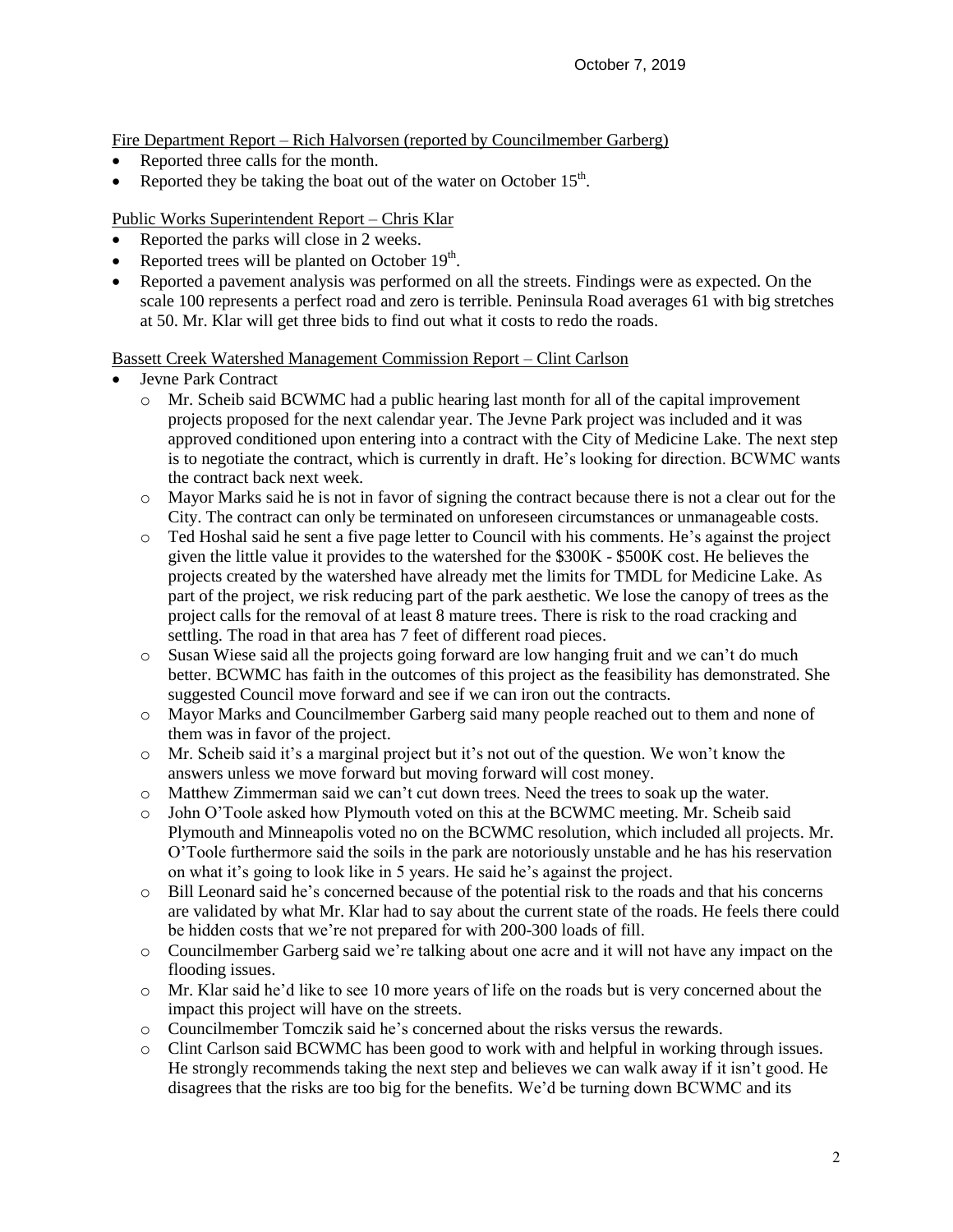funding to help pay for early stage evaluation of the road situation. There is little to no cost to continue reviewing this.

- o Councilmember Shaffer said the cost doesn't compensate for the damage and there is limited benefit.
- o **Motion to discontinue the Jevne Park project forwarded by Councilmember Garberg and seconded by Councilmember Shaffer. Mayor Marks; Councilmembers Garberg, Tomczik and Shaffer in favor. Councilmember Heim absent. Motion passed.**

### Planning Commission Report – Jon Pettengill (reported by Brad Scheib)

- Variance request for 215 Peninsula Road
	- o Mr. Scheib said the property at 215 Peninsula Road has many physical challenges, including the channel, flood plain, line of sight on the lake side, and sanitary sewer line. The channel is not public waters. Both next door neighbors were present at the public hearing and were in favor of the variance. The second story will be pushed back to be equal to the setback of the Holter residence. The overall structure is pushed back 8-10 feet from where the current structure sits. The total hardcover will be reduced. Planning Commission recommended approval. BCWMC will perform a review.
	- o **Motion to approve resolution 19-15 a RESOLUTION APPROVING A VARIANCE FROM SECTION 3100.5 OF THE ZONING CODE TO ALLOW CONSTRUCTION OF NEW HOME WITHIN THE LAKE SIDE SETBACK AT 215 PENINSULA ROAD forwarded by Mayor Marks and seconded by Councilmember Shaffer. Mayor Marks; Councilmembers Garberg, Tomczik and Shaffer in favor. Councilmember Heim absent. Motion passed.**

Treasurer's Report – Craig Kile

- Receipts in reporting period: \$13,510
- Receipts year to date: \$277,249
- Disbursements in reporting period: \$47,853
- Disbursements year to date: \$269,255
- **Motion to approve the summary spending, receipts and cash balances through October 6, 2019 forwarded by Councilmember Garberg and seconded by Councilmember Shaffer. Mayor Marks; Councilmembers Garberg, Tomczik and Shaffer in favor. Councilmember Heim absent. Motion passed.**

#### Officer Reports:

Councilmember Garberg

Reported nothing to report.

#### Councilmember Tomczik

Reported nothing to report.

#### Councilmember Heim

• No report.

Councilmember Shaffer

Reported nothing to report.

# Mayor Marks

 Reported he is unavailable for the November meeting. Councilmember Shaffer is also not available. November meeting will be Wednesday, November  $6^{\text{th}}$ . Zoning will be discussed.